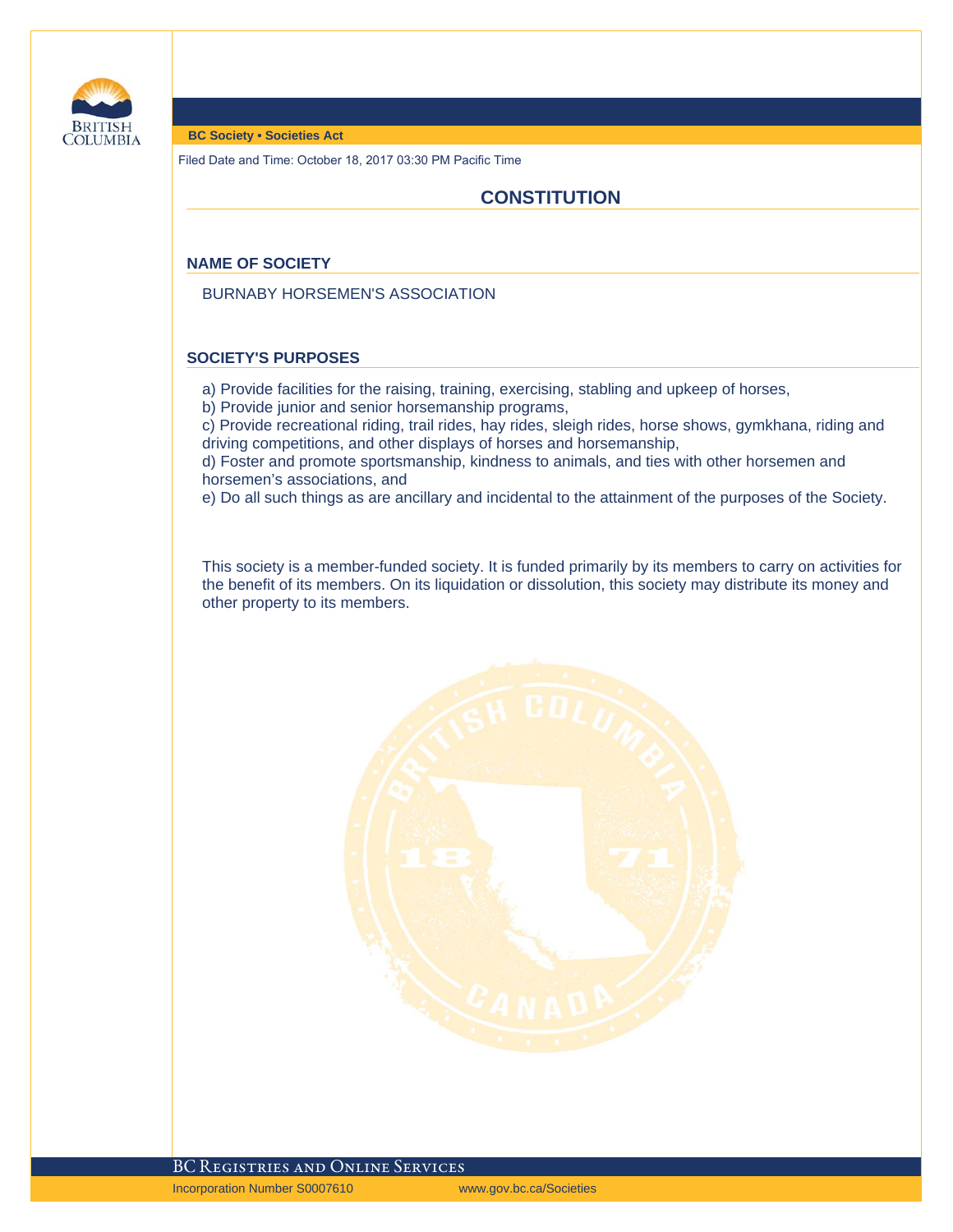**CERTIFIED COPY** Of a document filed with the Province of British Columbia Registrar of Companies

CAROL PRES

### **BYLAWS**

### *Part 1 - Interpretation*

- **1.1** In the constitution and the bylaws:
	- a) "Act" means the Societies Act, and "Regulations" means any regulations enacted pursuant to the Act,
	- b) "AGM" means an annual general meeting,
	- c) "Board" or "Board of Directors" means the directors of the Society for the time being, acting as a body,
	- d) "director" means a director of the Society,
	- e) "general meeting" includes an AGM and a special general meeting,
	- f) "member" means a member of the Society,
	- g) "registered address" means a member's address as recorded in the register of members,
	- h) "Society" means Burnaby Horsemen's Association,
	- i) "constitution", "bylaws", "special resolution" and "ordinary resolution" have the meaning given to them in the Act,
	- j) "written" means any mode of representing or reproducing words in written form, including printing, lithography, typewriting, photography, e-mail, and fax,
	- k) the singular includes the plural and vice versa, unless the context requires otherwise.
- **1.2** 1) The definitions in the Act apply to the bylaws.

2) if there is a conflict between the bylaws and the Act or the Regulations, the Act or the Regulations, as the case may be, prevail.

**1.3** The Society must on request provide a member a copy of the current constitution and bylaws, without charge.

**1.4** The constitution and bylaws can only be altered by special resolution.

**1.5** The Society must not distribute any of its money or other property except as permitted by the Act.

**1.6** The operations of the Society are chiefly to be carried on in the City of Burnaby, in the Province of British Columbia. This provision was previously unalterable.

**1.7** In the event of the club being disbanded or dissolved, funds and assets of the club remaining after satisfaction of its debts and liabilities shall be given or transferred to the City of Burnaby, Parks and Recreation Department. This provision was previously unalterable.

**1.8** The activities and purposes of the Society must be carried on without purpose of gain for its members, and any income, profits or other accretions must be used to promote the purposes of the Society. This provision was previously unalterable.

**1.9** A director must not be remunerated for being or acting as a director, but a director may be reimbursed for expenses necessarily and reasonably incurred while engaged in the affairs of the Society. This provision was previously unalterable.

**1.10** The association will not operate a social club. This provision was previously unalterable.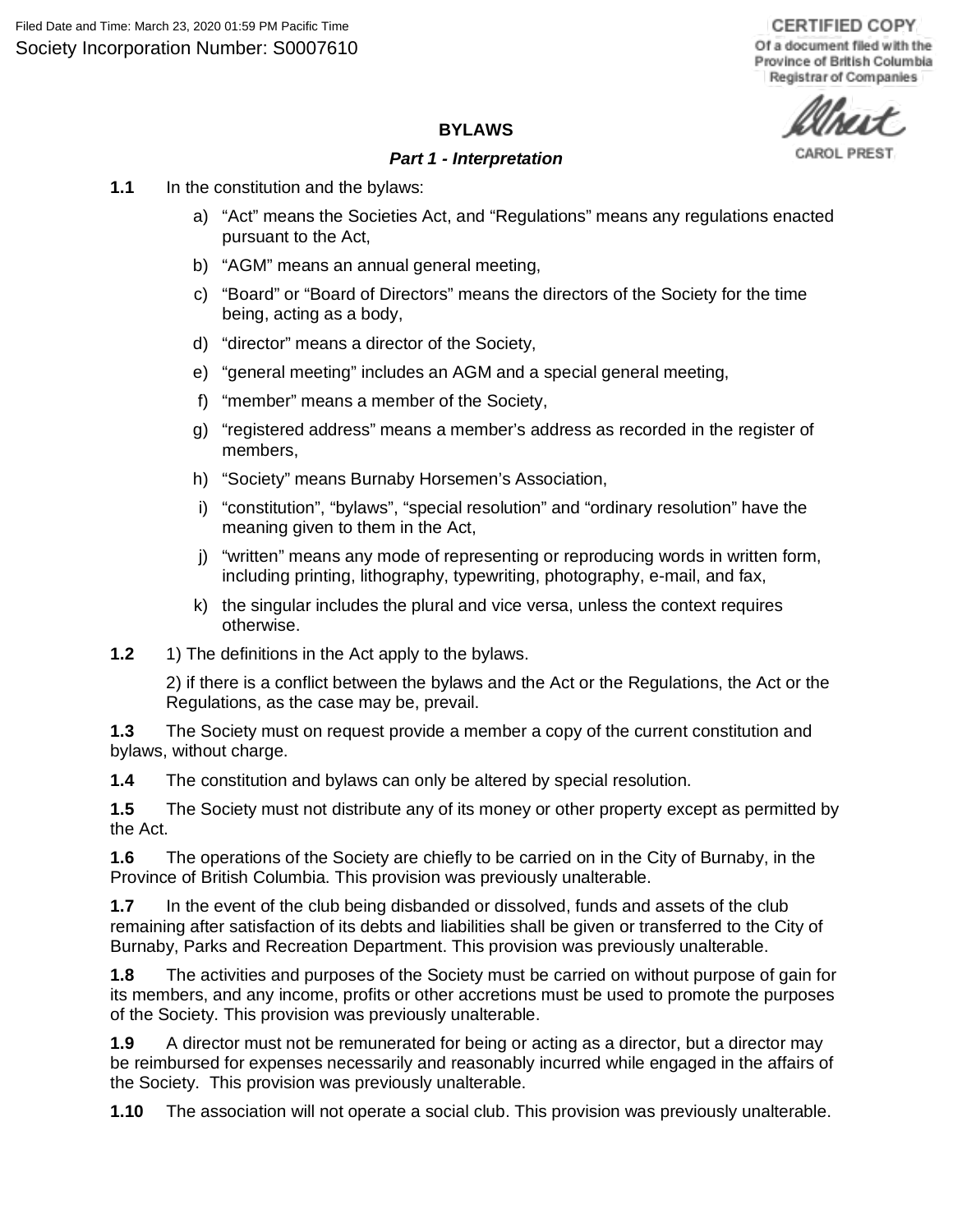## *Part 2 - Membership*

**2.1** 1) The members of the Society are the applicants for incorporation and those persons who subsequently become members in accordance with these bylaws and who, in either case, have not ceased to be members.

2) A business corporation, association, government, or other organization, whether or not incorporated, is not eligible to become a member.

**2.2** 1) There are six categories of members: Senior (Burnaby), Senior, Junior (Burnaby), Junior, Associate and Non-Riding (Burnaby) Members.

2) A Senior (Burnaby) Member is a person who is 19 years of age or older on January  $1<sup>st</sup>$ and who is ordinarily resident in the City of Burnaby.

3) A Senior Member is a person who is 19 years of age or older on January  $1<sup>st</sup>$  and not ordinarily resident in the City of Burnaby.

4) A Junior (Burnaby) Member is a person who is fewer than 19 years of age on January 1<sup>st</sup>, and who is ordinarily resident in the City of Burnaby.

5) A Junior Member is a person who is a person who is fewer than 19 years of age on January 1<sup>st</sup>, and not ordinarily resident in the City of Burnaby.

6) An Associate Member is a person who is a participant in a public equestrian program provided by the Society or its agent.

7) A Non-Riding (Burnaby) Member is a person who is ordinarily resident in Burnaby but who does not handle horses or ponies outside the horse or pony's stall.

8) An employee or contractor of the Society is not eligible to become a member of the Society.

9) Senior (Burnaby), Senior, Junior (Burnaby) and Junior Members have the right to notice of and to attend general meetings. A Senior (Burnaby) or Senior Member in good standing has the right to speak and vote at general meetings, and to be a director.

- **2.3** An application for membership, and a renewal of membership, must:
	- a) be in writing and in a form approved by the Board,
	- b) include the full name, home address, e-mail address, and telephone numbers of the applicant,
	- c) provide such other information as the Board may reasonably require, and
	- d) include annual membership dues and any other monies due and owing to the Society.
- **2.4** 1) A person may apply to the Board for membership, and becomes a member on:
	- a) complying with bylaws 2.2 and 2.3, and
	- b) acceptance by the Board.

2) The Board may in its sole discretion accept, postpone, or refuse an application for membership.

3) The amount of annual membership dues for each category of members must be set by ordinary resolution.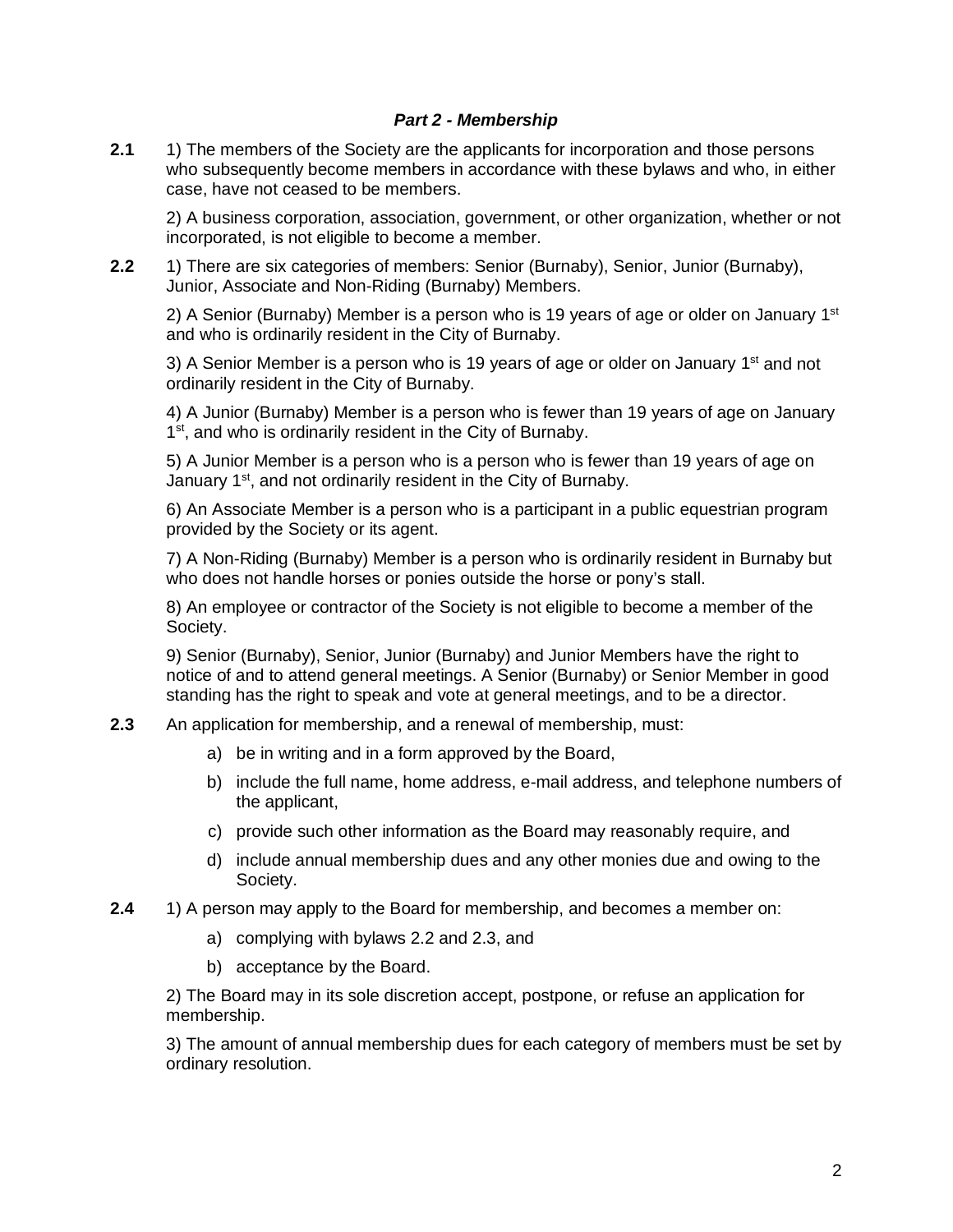4) Except where determined by the Act or the bylaws, the privileges and responsibilities of members of each category must be determined by resolution of the Board.

5) The lessee from the Society of any premises or facilities in which a horse is kept must be a Senior (Burnaby) or a Senior Member.

**2.5** 1) A membership is not transferable.

2) A membership must be renewed annually, by or before a date set by the Board.

3) The Society must send a membership renewal notice to all members not fewer than 30 days before the date set by the Board pursuant to bylaw 2.5 (2).

4) A member who is renewing must comply with bylaws 2.2 and 2.3.

5) A person cannot apply to become a member of the Society, or renew a membership in the Society, at a general meeting.

- **2.6** Every member and director must comply with:
	- a) the Act,
	- b) the constitution and bylaws,
	- c) all policies, procedures, rules, regulations and resolutions enacted by the Board,
	- d) any code of conduct approved pursuant to these bylaws, and
	- e) any rules of order governing the conduct of general meetings and of meetings of the Board.
- **2.7** A member ceases to be a member on:
	- a) delivering a written resignation to the Society,
	- b) death,
	- c) having been a member not in good standing for 30 days, or
	- d) being expelled.
- **2.8** A member becomes a member not in good standing on failing to pay:
	- a) a debt due and owing to the Society, or
	- b) annual membership dues by or before the date set for their payment.
- **2.9** 1) A member may be expelled by special resolution.

2) The notice of a special resolution for expulsion must be accompanied by a brief statement of the reason or reasons for the proposed expulsion.

3) A member who is the subject of a proposed special resolution for expulsion must be given an opportunity to be heard at the general meeting before the resolution is put to a vote.

**2.10** 1) The Society may establish a code of conduct governing the conduct of members on the premises of the Society, and at events, activities and programs of the Society.

2) A code of conduct must be approved, amended or rescinded by a resolution at a general meeting of which 2/3 of the Senior (Burnaby) and Senior Members present are in favour. Notice of the resolution must be given with notice of the general meeting.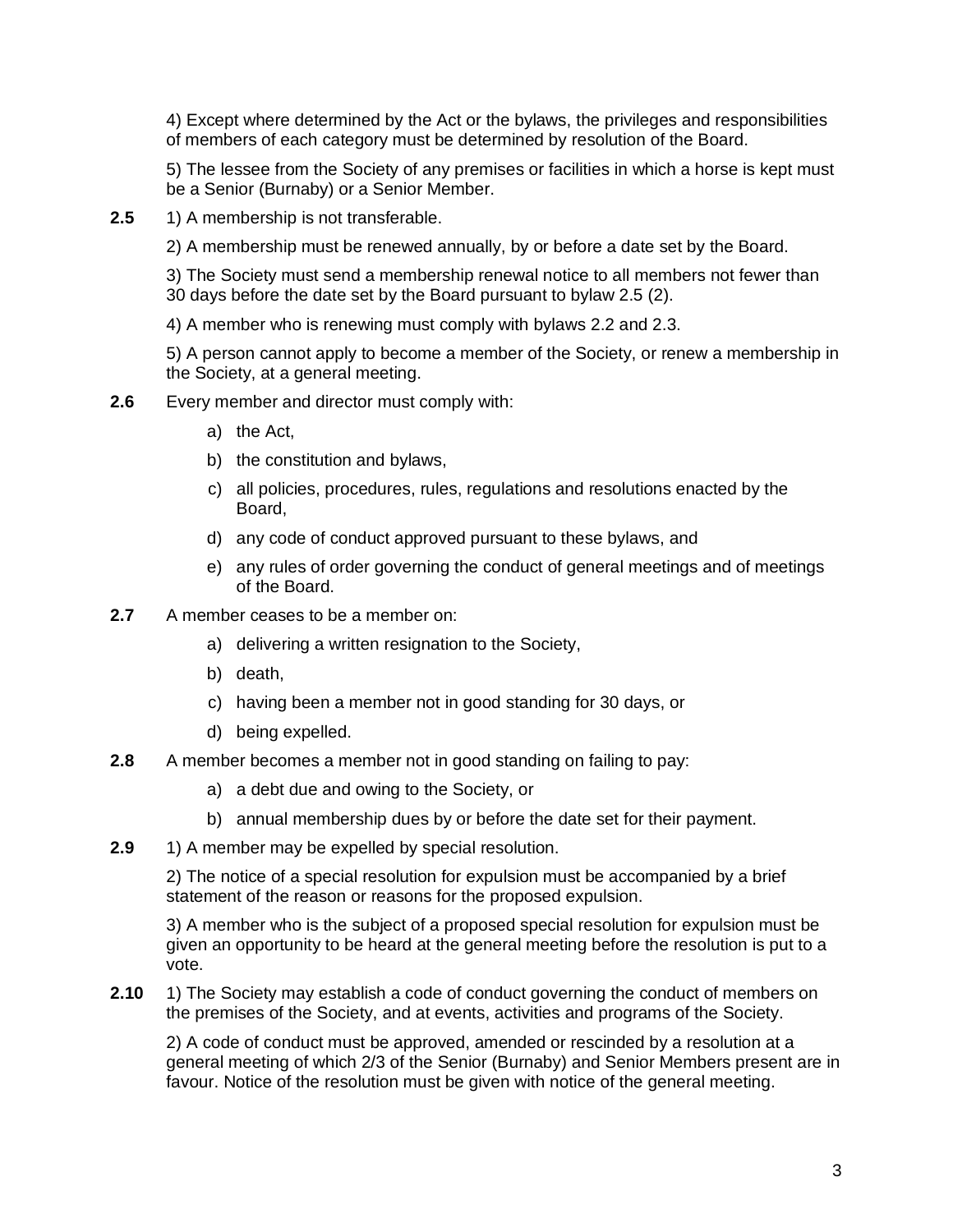- 3) A code of conduct:
	- a) must be administered by the Board,
	- b) cannot apply to matters addressed by the Act, the bylaws, other laws, or an agreement between the Society and a member, and
	- c) may provide penalties for contraventions of the code, which may include suspension, fines, or limitations on behaviour.

4) An investigation as to whether there has been a contravention of the code of conduct, and the hearing of an allegation that there has been a contravention of the code of conduct, must reasonably comply with administrative fairness and natural justice.

5) An appeal from a decision by the Board or a committee pursuant to bylaw 2.10 (3)(a) must be to arbitration pursuant to bylaw 2.11.

- **2.11** 1) Arbitration may be used to decide a dispute arising out of the affairs of the Society, between:
	- a) a member who has for not more than six months ceased to be a member, and
	- b) another member, the Society, or a director.

Arbitration must be used to determine an appeal from a decision of the Board with regard to a contravention of the code of conduct.

2) This bylaw does not apply to matters addressed by the Act, the bylaws, other laws, or an agreement between the Society and a member.

3) The decision made by an arbitrator is binding on all parties and may be enforced on application to the court.

4) There is no appeal from the decision of an arbitrator made pursuant to this bylaw.

5) An arbitration must be conducted in accordance with the Arbitration Act.

6) Any of the parties to a dispute described in bylaw 2.11 (1) may commence arbitration proceedings by giving seven days' written notice to the other parties to the dispute.

7) An arbitration must be conducted by a committee of three members of the Society, one chosen by each party, and one chosen by the other two. The members of an arbitration committee must be appointed within seven days after written notice of the complaint being delivered to the Society.

8) An arbitration committee may conduct a hearing in the manner it considers appropriate, but each party must be treated fairly and be given full opportunity to present its case.

9) Each party to an arbitration must submit a written statement describing the nature of the dispute and a summary of the evidence the party intends to present at the hearing.

10) An arbitration committee must hold its hearing as soon as is reasonably practicable at a location that is reasonably convenient to all parties.

11) Each party to an arbitration must attend the oral hearing, if any, and may be represented by another person including a lawyer.

12) If all parties agree, the hearing of an arbitration may consist of an exchange of written statements or any other procedure.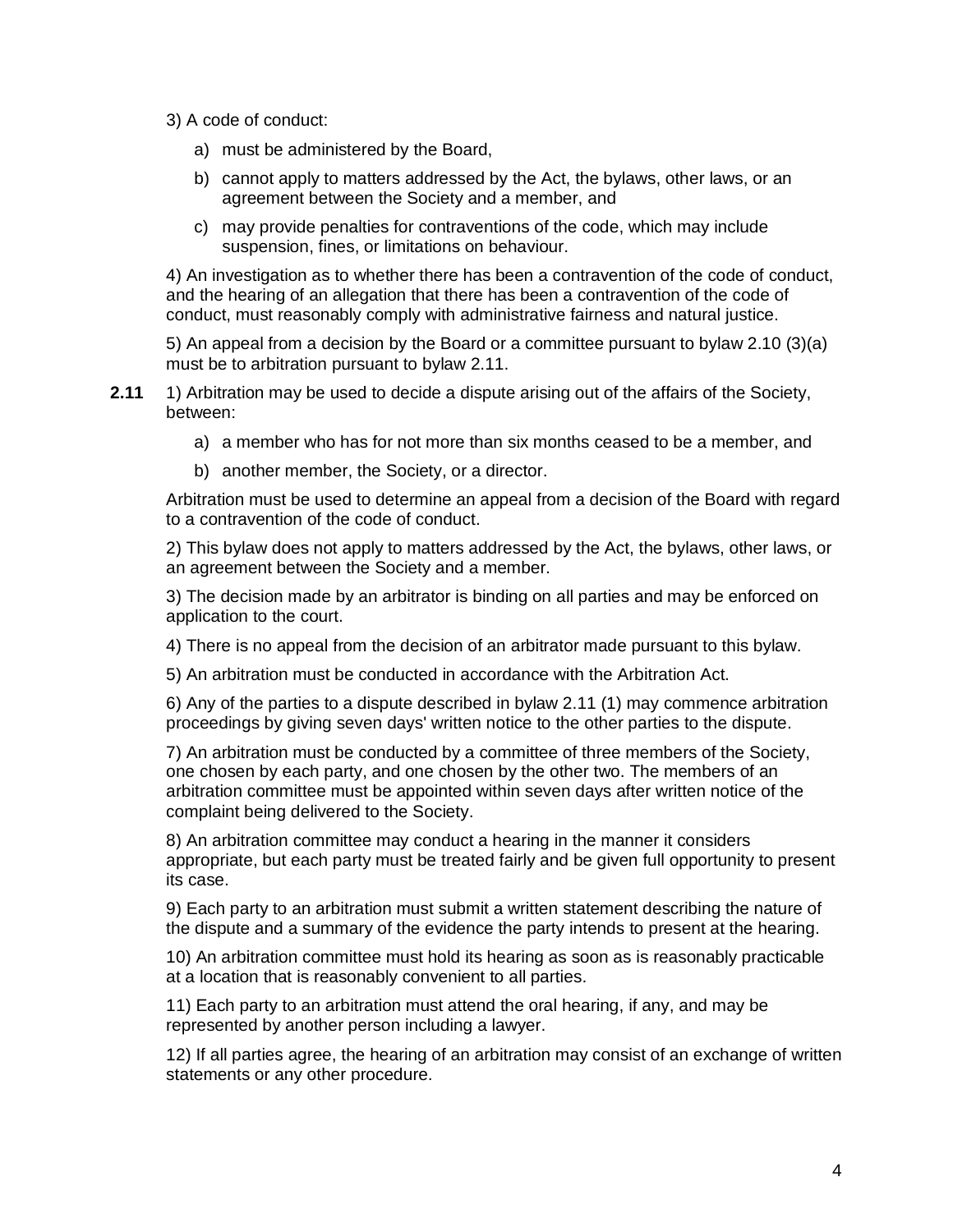13) A party to an arbitration is a compellable witness at an oral hearing, and all witnesses at such a hearing must:

- a) respond fully to questions asked by members of the arbitration committee, and
- b) produce all relevant records and documents.

14) Each party to an arbitration may present or rebut evidence and may examine or cross-examine witnesses at an oral hearing.

15) An arbitration committee is not bound by the rules of evidence and may admit as evidence any oral testimony or any record that it considers is credible or trustworthy and relevant to the issue in dispute.

16) An arbitration committee may make whatever decision it considers just having regard to the Act, the bylaws, and the evidence presented. Its decision must be in writing and signed by each member of the committee.

17) The parties to an arbitration must bear their own costs.

# *Part 3 - Meetings of Members*

**3.1** 1) General meetings must be held at the time and place, in accordance with the Act and the bylaws, that the Board determines.

2) An AGM must be held at least once in every calendar year.

- 3) Every general meeting, other than an AGM, is a special general meeting.
- **3.2** 1) The Board may when it thinks fit convene a special general meeting.
	- 2) The members may requisition a general meeting pursuant to section 75 of the Act.

### *Part 4 - Notice to Members*

- **4.1** 1) Notice of a general meeting must:
	- a) specify the place, day and hour of meeting,
	- b) include the text of any special resolution to be proposed at the meeting,
	- c) state the nature of any business, other than ordinary business, to be transacted at the meeting in sufficient detail to permit a member receiving the notice to form a reasoned judgment concerning that business, and
	- d) be sent to all members not fewer than 14 days but not greater than 60 days before the meeting.

2) The accidental omission to send notice of a general meeting to a member, or the nonreceipt of notice by a member, does not invalidate any proceedings at that meeting.

**4.2** 1) Notice of a general meeting must be given to:

a) every member shown on the register of members on the day notice is given, and

b) the auditor, if any.

2) No other person is entitled to receive a notice of general meeting.

**4.3** A notice may be given to a member either personally, by mail, by e-mail or by other electronic means to the member at the member's address or e-mail address, as shown in the register of members.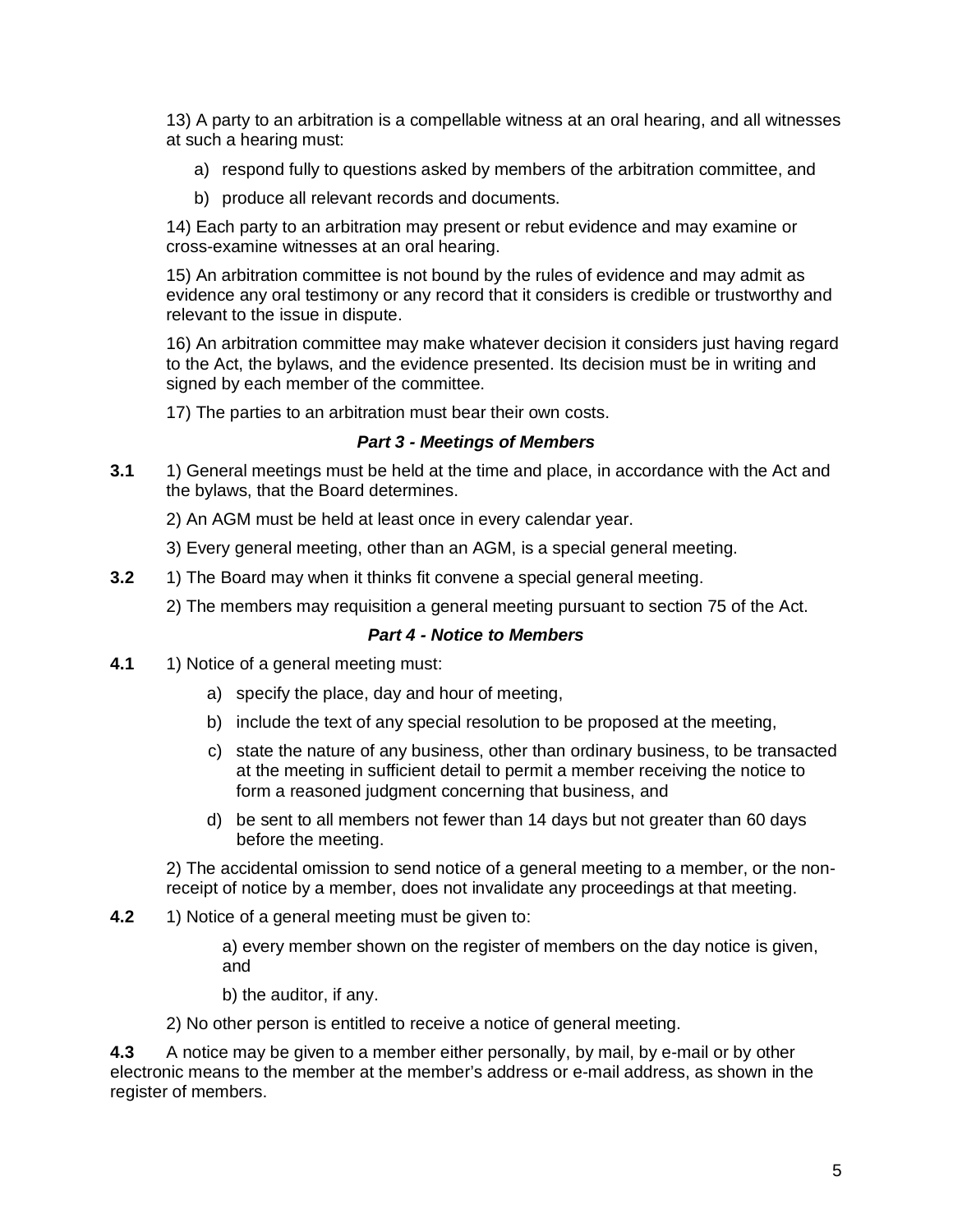- **4.4** 1) A notice sent by mail from the Society's business office is deemed to have been received:
	- a) two days after being mailed, if to an address in Metro Vancouver Regional District or Fraser Valley Regional District, or
	- b) five days after being mailed, if to any other address.

2) A notice sent by e-mail or other electronic means is deemed to have been received 24 hours after being sent.

**4.5** A member must promptly and in writing notify the Society of any change in the member's name, address, e-mail address, or telephone number.

#### *Part 5 - Proceedings at General Meetings*

- **5.1** 1) The business at an AGM is to:
	- a) elect a chair, if required,
	- b) determine that there is quorum,
	- c) adopt rules of order,
	- d) approve the agenda,
	- e) minutes of the last AGM and any intervening general meetings,
	- f) consider the report of the Board on its activities and decisions since the last AGM,
	- g) receive the financial statements for the previous financial year, and the auditor's report (if any) on them,
	- h) appoint an auditor, if any,
	- i) elect directors,
	- j) business arising out the financial statements, the auditor's report, the report of the Board, and any matter about which notice has been given in the notice of the meeting,
	- k) special resolutions, if any, of which notice has been given as required by the Act and the bylaws,
	- l) any members' proposals pursuant to section 81 of the Act, and
	- m) adjourn.
	- 2) The financial statements presented to an AGM must comply with the Act.
	- 3) The business at a special general meeting is limited to:
		- a) adopting rules of order,
		- b) that set out in a requisition pursuant to bylaw 3.2, if applicable, and
		- c) that determined by the Board pursuant to bylaw 3.2.
- **5.2** 1) Quorum at a general meeting is fifteen members who have the right to vote present at all times.

2) Business, other than the election of a chair and the adjournment or termination of the meeting, must not be conducted at a general meeting at a time unless a quorum of voting members is present.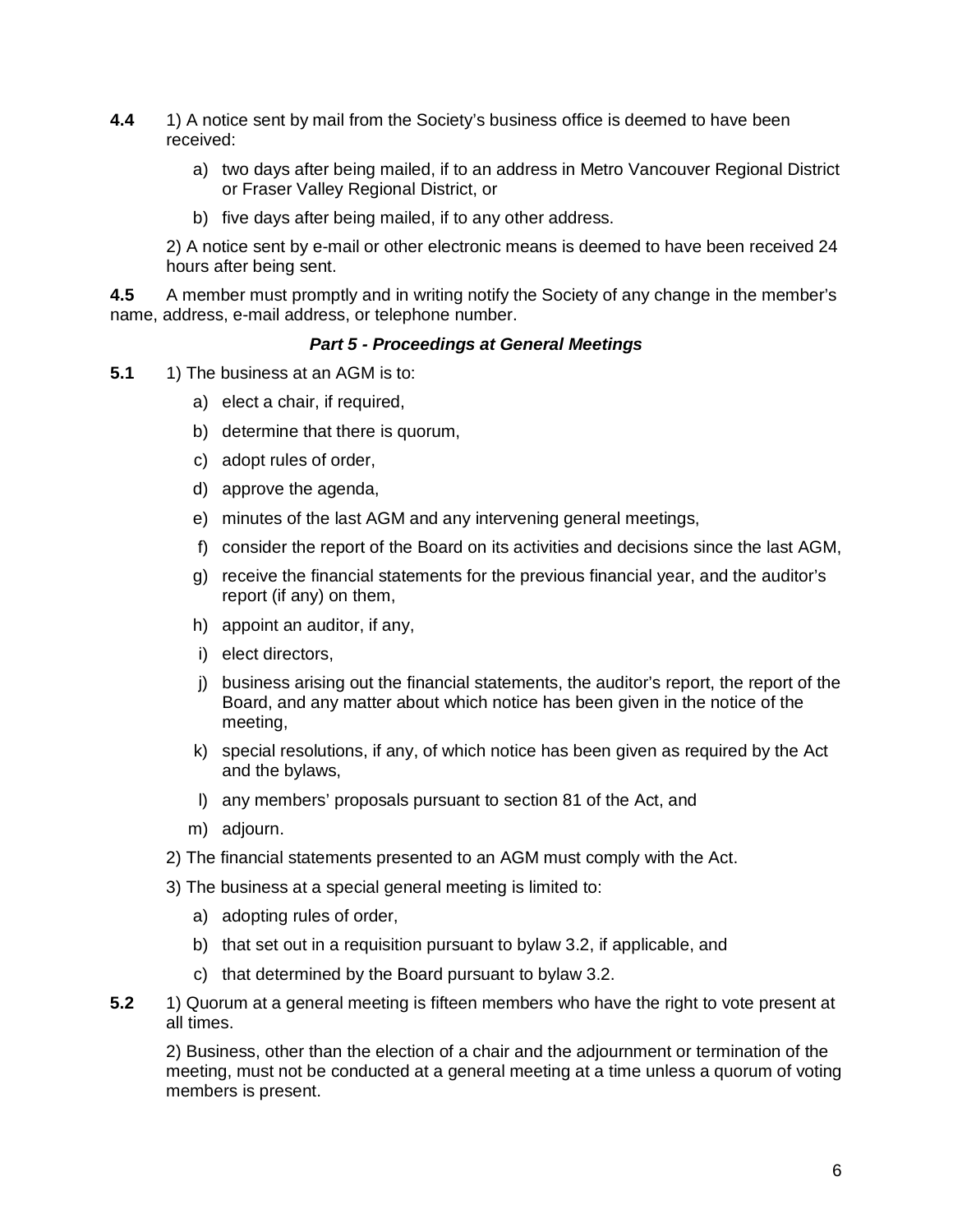3) If at any time during a general meeting there ceases to be a quorum of voting members present, business then in progress must be suspended until there is a quorum present or until the meeting is adjourned or terminated.

**5.3** If within 30 minutes from the time set for holding a general meeting a quorum of voting members is not present:

- a) in the case of a meeting convened on a requisition of members, the meeting is terminated, and
- b) in any other case, the meeting stands adjourned to a time and place determined by the Board but not more than 14 days later, and if, at the adjourned meeting, a quorum is not present within 30 minutes from the time set for meeting, the voting members who are present constitute a quorum for that meeting.
- **5.4** 1) A general meeting can only be adjourned by ordinary resolution.

2) A general meeting may be adjourned from time to time and from place to place, but no business may be transacted at an adjourned meeting other than the business left unfinished at the meeting from which the adjournment took place.

3) When a general meeting is adjourned for thirty days or more, notice of the adjourned meeting must be given as for the original meeting.

4) Except as provided in this bylaw, it is not necessary to give notice of an adjournment or of the business to be transacted at an adjourned general meeting.

**5.5** 1) The President must chair each general meeting.

2) If the President is not present within 15 minutes after the time set for a meeting, or is unable or unwilling to act as chair, the Vice-President must be chair.

3) If neither the President nor the Vice-President is present within 15 minutes after the time set for a meeting, or neither of them is able or willing to act as chair, the members present may elect an individual who is present to be chair.

**5.6** 1) In the case of an equality of votes at a general meeting, the chair does not have a casting or second vote in addition to the vote to which the chair is entitled to as a member, and the resolution fails.

2) A resolution proposed at a general meeting must be seconded, and the chair may move or propose a resolution.

**5.7** 1) A Senior (Burnaby) or Senior Member in good standing who is present in person has the right to one vote at a general meeting

2) A question, resolution, or motion arising at a general meeting must be decided by ordinary resolution, unless it must pursuant to the Act or bylaws be decided by special resolution, or is another resolution having a higher voting threshold than that of an ordinary resolution.

3) Voting must be by show of hands, except when a secret ballot is required by:

- a) the bylaws or Act,
- b) ruling of the chair, or
- c) ordinary resolution, voting on which must be by show of hands.

4) The chair of a meeting must announce the outcome of each vote, which must be recorded in the minutes of the meeting.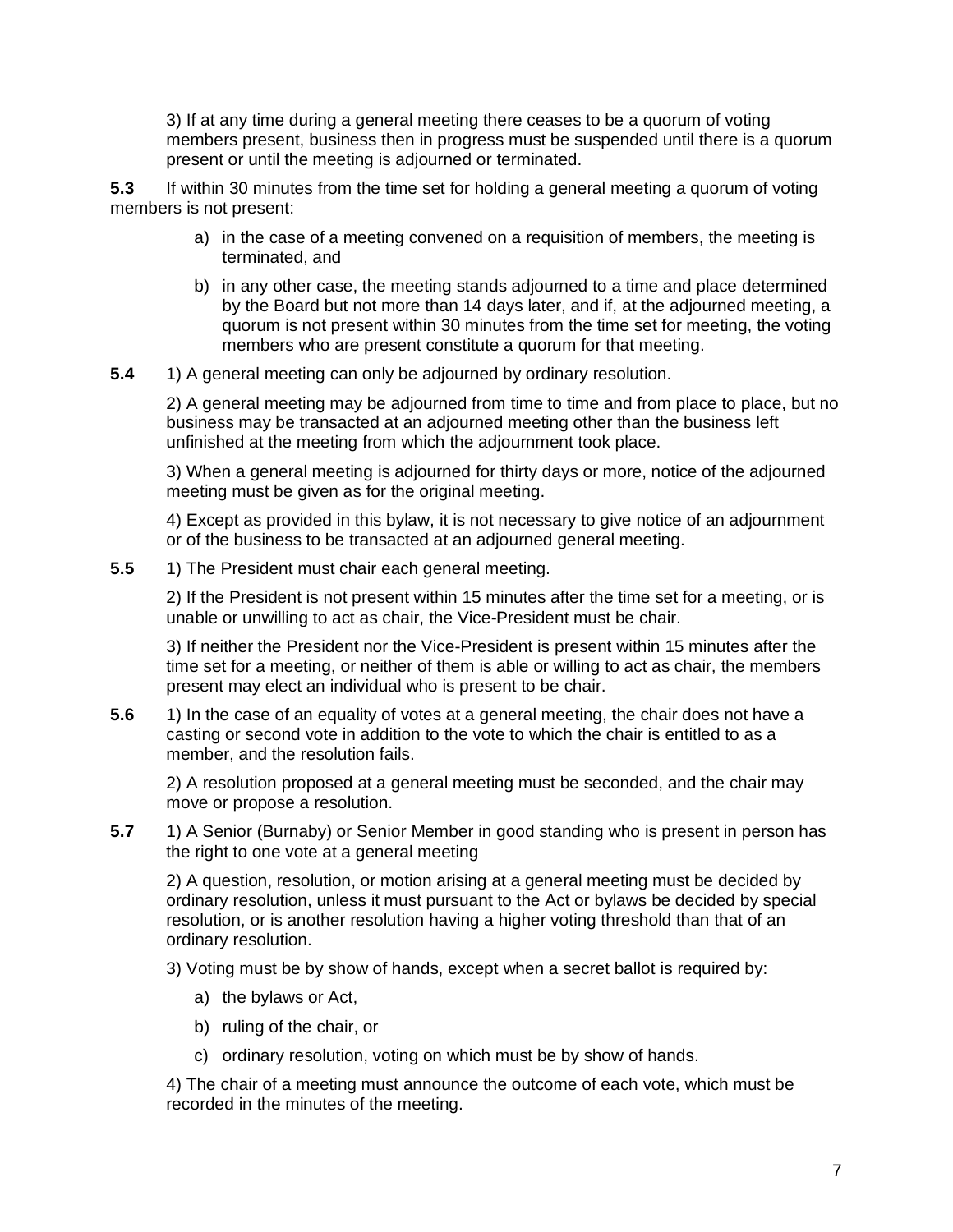5) All members have the right to notice of, to attend and to speak at general meetings. A member who is not in good standing cannot vote.

6) Proxy voting is prohibited.

**5.8** Subject to the Act and the bylaws, a general meeting may adopt rules of order, but if it does not do so, then the most recent edition of Rules of Order must be used.

# *Part 6 – Board of Directors*

**6.1** 1) Subject to the Act, the Regulations, the constitution and the bylaws, the Board must manage, or supervise the management of, the activities and internal affairs of the Society.

2) Without limiting the generality of the foregoing, the Board may make rules, regulations, policies, and procedures for the management of the affairs of the Society.

3) A rule, regulation, policy or procedure made by the Board, and any change thereto:

- a) must be provided to all members by means that the Board deems reasonable and effective, and
- b) may be changed or rescinded by a vote at a general meeting, provided that 2/3 of the votes, excluding abstentions, are in favour of doing so.

4) A rule, regulation, policy or procedure made in relation to the management and subleasing of property leased by the Society from the City of Burnaby must be approved by the Director, Parks, Recreation & Cultural Services of the City of Burnaby, or such other person as may be appointed by the City for that purpose.

- **6.2** 1) A director must, when exercising the powers and performing the functions of a director:
	- a) act honestly and in good faith with a view to the best interests of the Society,
	- b) exercise the care, diligence and skill that a reasonably prudent individual would exercise in comparable circumstances,
	- c) act in accordance with the Act and Regulations, and
	- d) subject to paragraphs (a) to (c), act in accordance with the bylaws.

2) Without limiting subsection (1), a director, when exercising the powers and performing the functions of a director, must act with a view to the purposes of the Society.

3) This section is in addition to, and not in derogation of, any enactment or rule of law or equity relating to the duties or liabilities of directors of a society.

4) Nothing in a contract or the bylaws relieves a director from

- a) the duty to act in accordance with this Act and the Regulations, or
- b) liability that, by any enactment or rule of law or equity, would otherwise attach to the director in respect of negligence, default, breach of duty or breach of trust of which the director may be guilty in relation to the Society.
- **6.3** 1) There must be not fewer than five and not more than ten directors.
	- 2) The number of directors must be fixed by ordinary resolution at the AGM.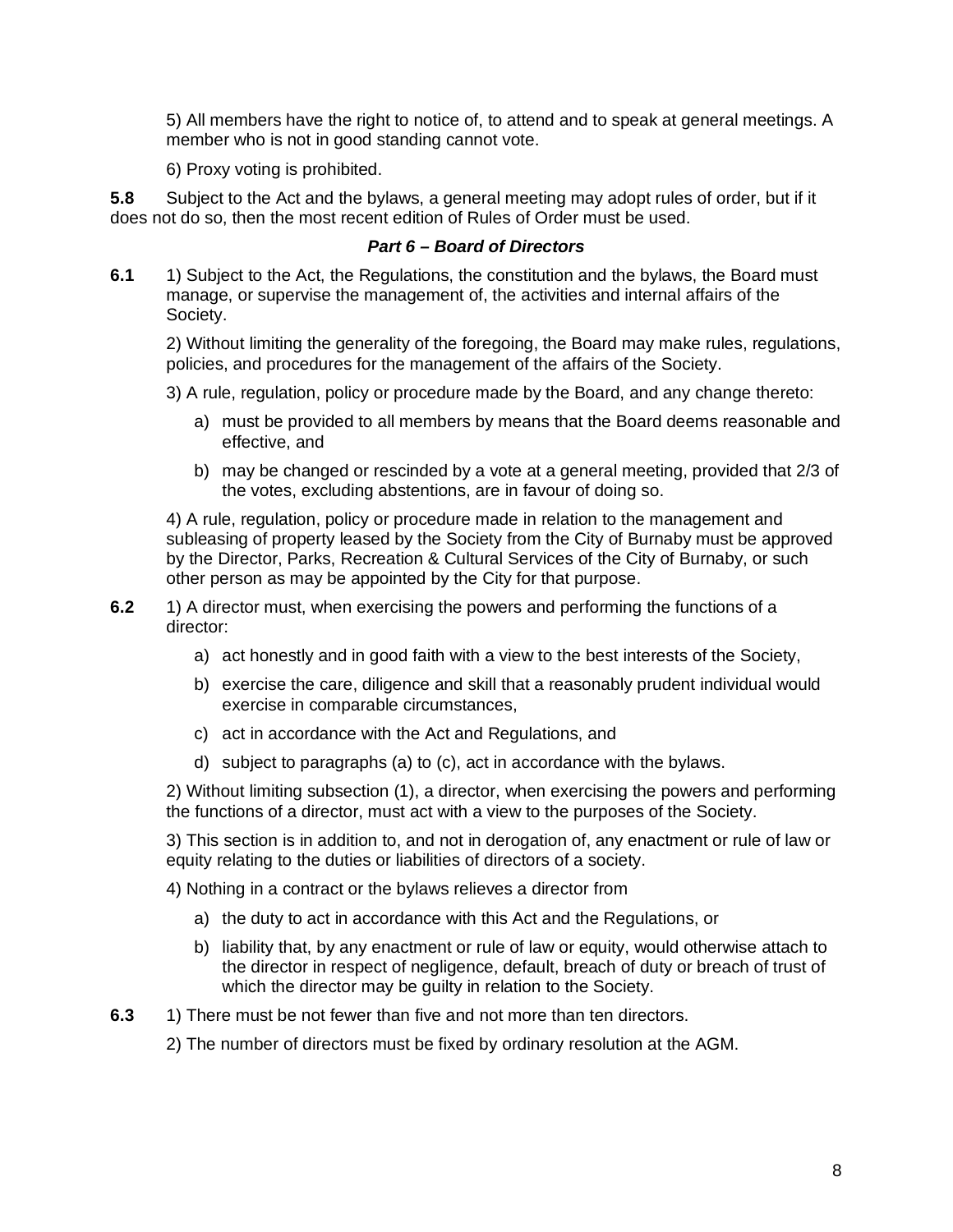3) A director has a normal term of office of two years, beginning at the adjournment of the AGM at which the director is elected, and ending at the adjournment of the AGM two years later.

4) One half of the directors, or so nearly to one half as is reasonably practicable, must be elected at the AGM each year, so that at the adjournment of the AGM:

- a) one half of the directors, or so nearly to one half as is reasonably practicable, have remaining terms of office of two years, and
- b) one half of the directors, or so nearly to one half as is reasonably practicable, have remaining terms of office of one year.

A director may be elected for a term of one year so as to comply with this bylaw.

5) In an election of directors, those nominees who receive the greatest number of votes are elected. Each member who has the right to vote has as many votes as there are positions to be filled, but a voter must not cast more than one vote for a candidate.

6) An election must take place by secret ballot, unless the number of nominees is equal to or fewer than the number of positions, in which case the nominee or nominees must be declared to have been elected.

7) A director, and a candidate for election as a director, must:

- a) be a Senior (Burnaby) or Senior Member in good standing,
- b) be 18 years of age or older,
- c) be nominated by two members or by the Board, and consent to the nomination,
- d) have been a member of the Society for not less than one year at the date the person becomes a director, and
- e) be qualified to be a director pursuant to section 44 of the Act.
- 8) A person is not eligible to be a director if a member of that person's family is a director.

9) The Board may appoint a committee to nominate and solicit the nomination of candidates for election, and to conduct the election. A person who is a candidate for election is not eligible to be a member of such a committee.

#### **6.4** A director ceases to be a director on:

- a) the end of the director's term of office, unless the director is re-elected,
- b) resigning in writing,
- c) ceasing to be a member in good standing,
- d) death,
- e) becoming unable to perform the duties of a director due to physical or mental disability, or
- f) failing to attend three consecutive meetings of the Board without the consent of the Board, which must not be unreasonably withheld.

**6.5** No act or proceeding of the Board is invalid only by reason that there are fewer directors in office than the number required by bylaw 6.3.

**6.6** The members may, by special resolution, remove a director before the expiration of the director's term of office, and elect a successor to complete the term of office.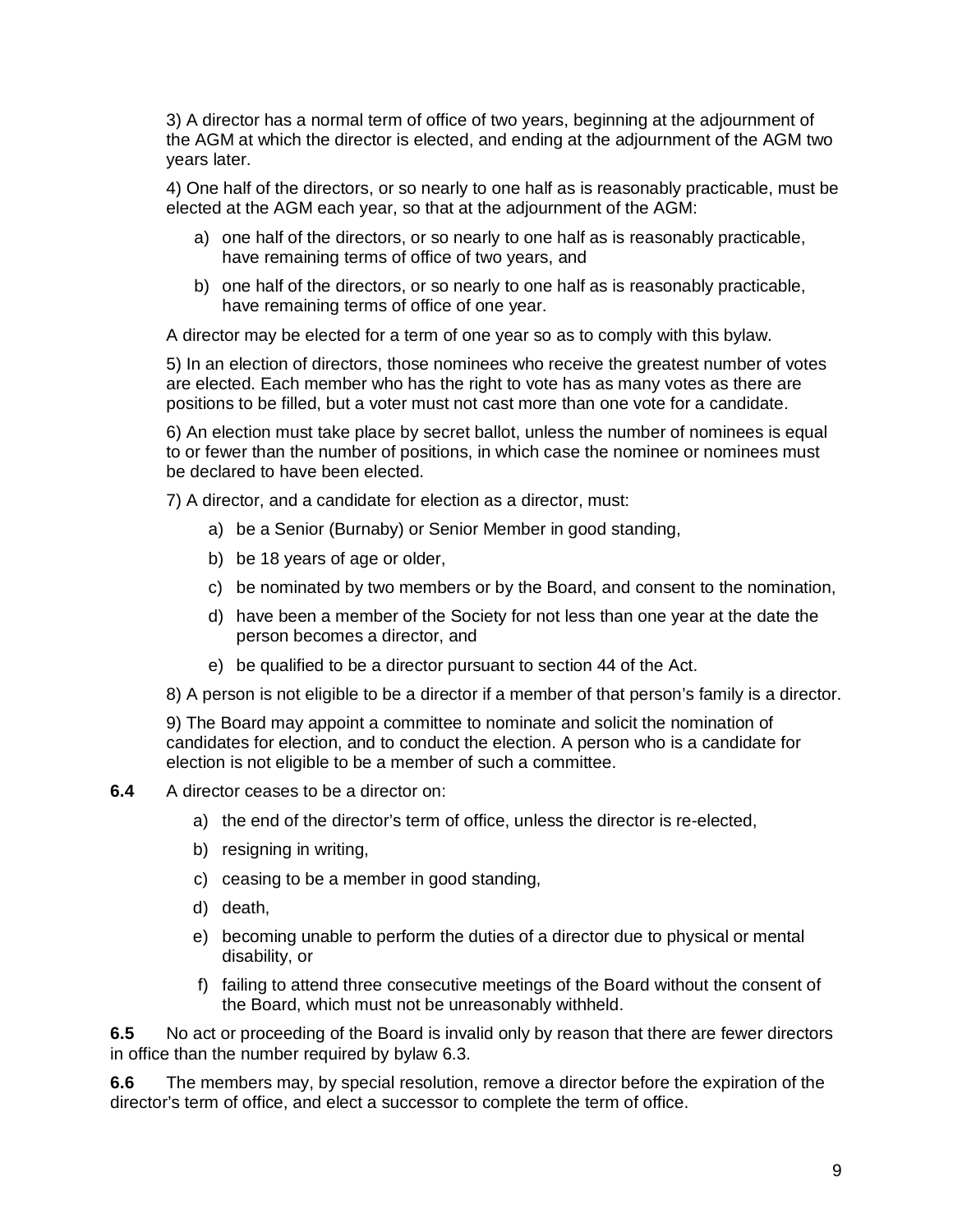**6.7** 1) The Board may appoint a member who is qualified pursuant to bylaw 6.3 (7) as a director to fill a vacancy in the Board that arises as a result of the resignation, death or incapacity of a director during the director's term of office.

2) A director so appointed holds office only until the adjournment of the next AGM, but may be re-elected at that meeting.

**6.8** A director and a senior manager must comply with the provisions of the Act with regard with regard to disclosure and to conflicts of interest.

**6.9** The Society must indemnify a director or senior manager as permitted by the Act.

# *Part 7 - Proceedings of the Board*

**7.1** 1) The Board may meet together at the places it thinks fit to dispatch business, adjourn and otherwise regulate its meetings and proceedings, as it sees fit.

2) Quorum at a meeting of the Board is a simple majority of the directors then in office, but must not be fewer than three.

3) A meeting of the Board may be called by:

- a) the President, or
- b) any three directors, or
- c) resolution of the Board.

4) Notice of a meeting of the Board is sufficient if properly addressed to every director, and sent by Canada Post or e-mail. Except where notice is waived by all directors, notice of a meeting of the Board must be given at least 48 hours before the meeting.

5) Subject to a resolution of the Board, a member may attend a meeting of the Board.

6) The accidental omission to give notice of a directors' meeting to a director, or the nonreceipt of a notice by a director, does not invalidate proceedings at that meeting.

**7.2** When a meeting of the Board is held immediately following the election or appointment of a director or directors, it is not necessary to give notice of the meeting to the new directors for the meeting to be constituted, if a quorum is present.

**7.3** A director may waive in writing notice of any meeting or meetings of the Board and may at any time withdraw the waiver, and until the waiver is withdrawn:

a) no notice of meetings of the Board need be sent to that director, and

b) all meetings of the Board, notice of which have not been given to that director are, if a quorum is present, deemed to be valid and effective.

**7.4** 1) Except where otherwise required, a question arising at a meeting of the Board or a committee must be decided by a majority of votes.

2) A resolution proposed at a meeting of the Board or a committee need not be seconded, and the chair of such a meeting may move or propose a resolution.

3) In the case of an equality of votes at a meeting of the Board or a committee, the chair does not have a casting or second vote in addition to the vote to which the chair is entitled to as a member, and the motion or resolution is defeated.

**7.5** A resolution in writing signed by 75% of the directors is as valid and effective as if regularly passed at a meeting of the Board.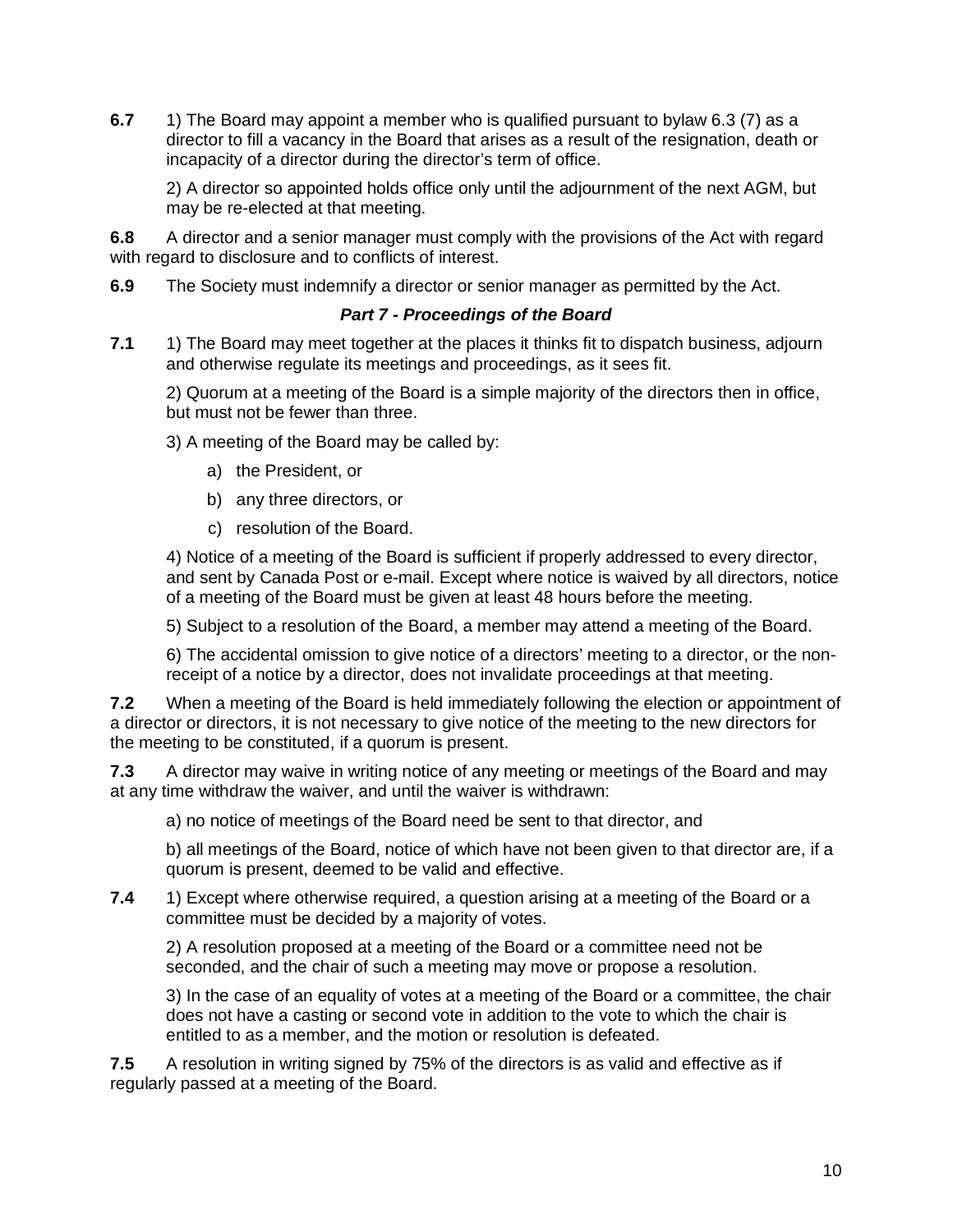**7.6** 1) The Board may as it thinks fit delegate any, but not all, of its powers to committees, and appoint the members and chair of each committee. A committee may be established by resolution of the Board, which must fix the name, members, chair, authority, and responsibility of the committee, and rules governing it.

2) A committee must conform to any rules imposed on it by the Board, and must report every act or thing done in exercise of its powers to the next meeting of the Board held after it has been done.

3) A person who is not a member of the Society may be a member of a committee.

**7.7** Subject to the Act and the bylaws, the Board may adopt rules of order, but if it does not do so then the most recent edition of Robert's Rules of Order must be used.

# *Part 8 – Officers*

**8.1** 1) The elected officers are the President, Vice-President, Secretary and Treasurer, who must be elected by the Board from amongst the directors at or immediately following the AGM.

2) An elected officer ceases to be an elected officer on:

- a) resigning in writing,
- b) ceasing to be a director pursuant to bylaw 6.3, or
- c) being dismissed by resolution of the Board.

3) The Board may elect another director to take the place of an elected officer who ceases to hold office between AGMs, for the remainder of the officer's term. If the President ceases to be President before the end of the President's term of office, the Vice-President becomes the President for the remainder of the term, and the Board must appoint or elect a director to be Vice-President for the remainder of that person's term of office.

- 4) The Board:
	- a) may appoint such other officers from amongst the directors as it deems necessary, and determine their titles, authority, and responsibilities, and
	- b) must appoint a privacy officer pursuant to the Personal Information Protection Act.
- **8.2** The President:
	- a) is the chief executive officer of the Society, unless that title and role have been delegated to an employee,
	- b) must chair all meetings of the Board and all general meetings,
	- c) must supervise the other officers in the execution of their duties,
	- d) has the responsibility and authority generally pertaining to the office of President, subject to any limitations imposed by resolution of the Board.

**8.3** The Vice-President, in the President's absence or inability to act, must perform the duties of the President.

- **8.4** The Secretary is responsible for doing, or making the necessary arrangements for:
	- a) issuing notices and taking minutes of general meetings and Board meetings,